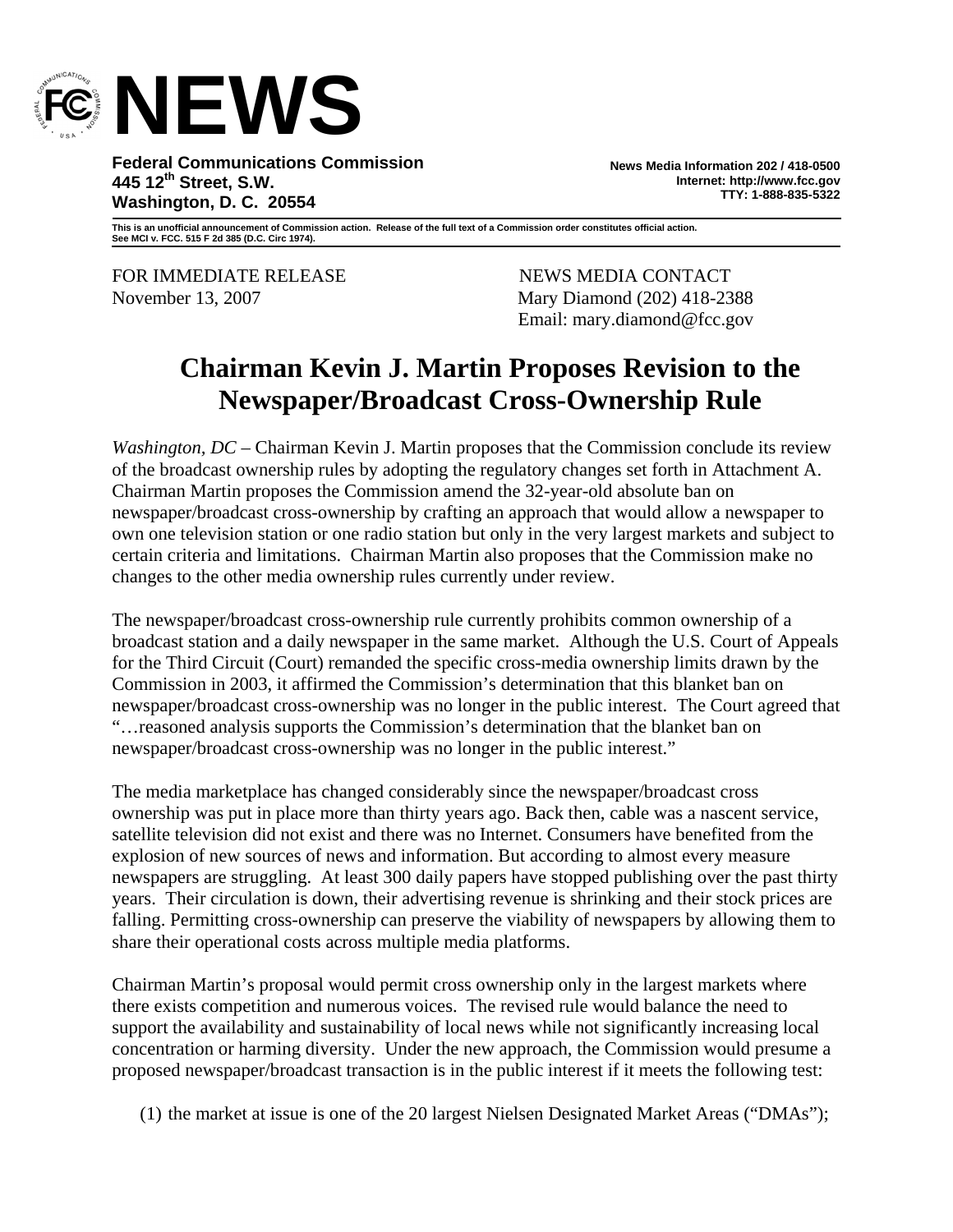- (2) the transaction involves the combination of a major daily newspaper and one television or radio station;
- (3) if the transaction involves a television station, at least 8 independently owned and operating major media voices (defined to include major newspapers and full-power commercial TV stations) would remain in the DMA following the transaction; and
- (4) if the transaction involves a television station, that station is not among the top four ranked stations in the DMA.

All other proposed newspaper/broadcast transactions would continue to be presumed not in the public interest.

Moreover, notwithstanding the presumption under the new approach, the Commission would consider the following factors in evaluating whether a particular transaction was in the public interest:

- (1) the level of concentration in the DMA;
- (2) a showing that the combined entity will increase the amount of local news in the market;
- (3) a commitment that both the newspaper and the broadcast outlet will continue to exercise its own independent news judgment; and
- (4) the financial condition of the newspaper, and if the newspaper is in financial distress, the owner's commitment to invest significantly in newsroom operations.

This proposed rule change is notably more conservative in approach than the remanded newspaper/broadcast cross-ownership rule that the Commission adopted in 2003. That rule would have allowed transactions in the top 170 markets. The rule Chairman Martin proposes today would allow only a subset of transactions in only the top 20 markets, which would still be subject to an individualized determination that the transaction is in the public interest.

With respect to the remaining broadcast ownership rules currently under review, the Chairman believes that any further relaxation in the radio or television broadcast markets should not be allowed. He therefore proposes to make no changes to the local television "duopoly" rule, the local radio ownership rule, and the local radio-television cross ownership rule currently in force.

The Chairman invites public comment on his proposals. Comments should be filed in MB Docket No. 06-121 by Dec. 11, 2007.

## -FCC-

News about the Federal Communications Commission can also be found on the Commission's web site www.fcc.gov.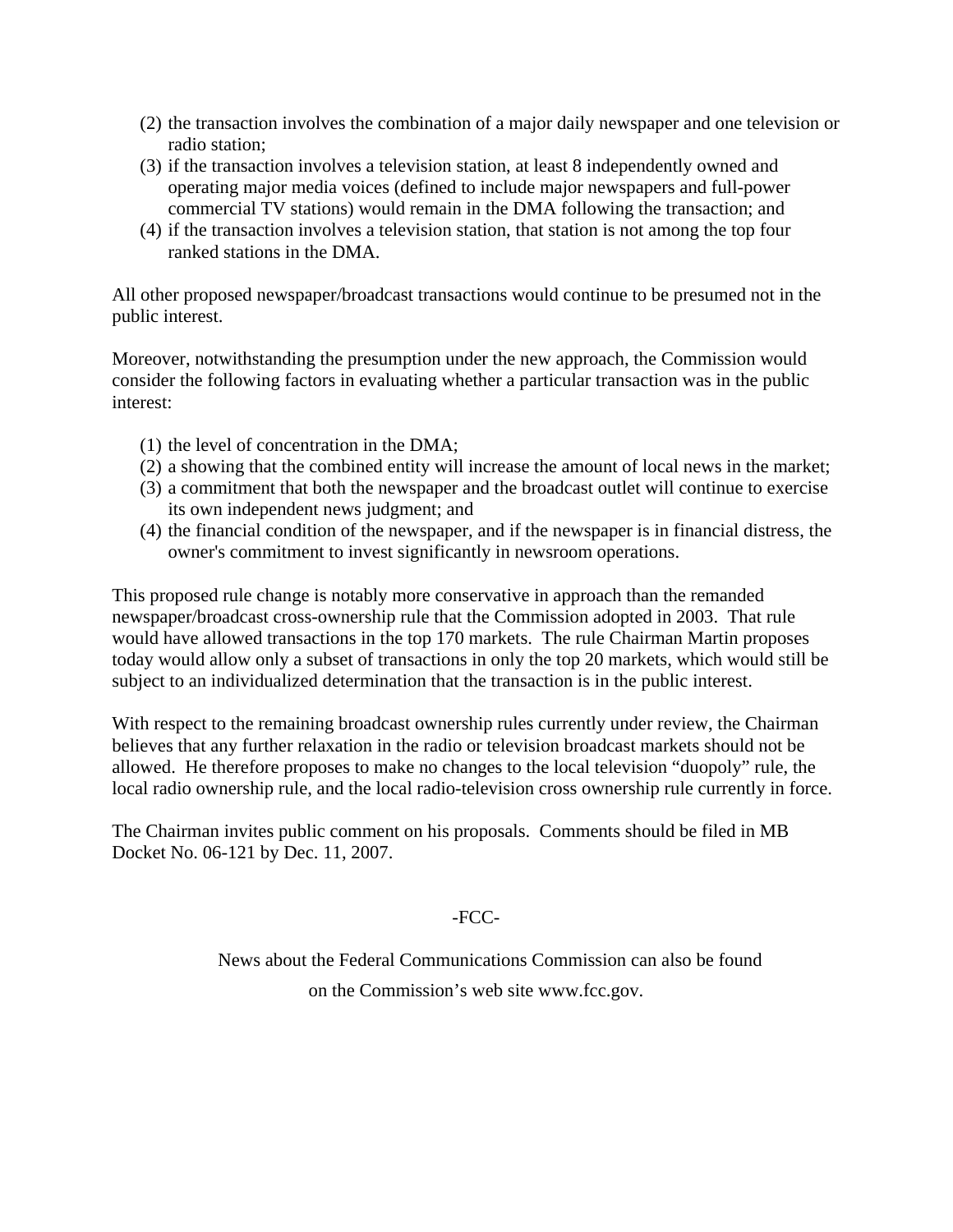## **Proposed Change**

#### **§ 73.3555 Multiple Ownership.**

#### (d) Daily newspaper cross-ownership rule.

(1) No license for an AM, FM or TV broadcast station shall be granted to any party (including all parties under common control) if such party directly or indirectly owns, operates or controls a daily newspaper and the grant of such license will result in:

(i) The predicted or measured 2 mV/m contour of an AM station, computed in accordance with § 73.183 or § 73.186, encompassing the entire community in which such newspaper is published; or

(ii) The predicted 1 mV/m contour for an FM station, computed in accordance with  $\S$ 73.313, encompassing the entire community in which such newspaper is published; or

(iii) The Grade A contour of a TV station, computed in accordance with § 73.684, encompassing the entire community in which such newspaper is published.

(2) Paragraph (1) shall not apply in cases where the Commission makes a finding pursuant to Section 310(d) of the Communications Act that the public interest, convenience, and necessity would be served permitting an entity that owns, operates or controls a daily newspaper to own, operate or control an AM, FM, or TV broadcast station whose relevant contour encompasses the entire community in which such newspaper is published as set forth in paragraph (1).

(3) In making a finding under paragraph (2), the Commission shall consider, among other factors:

(i) whether the cross-ownership will increase the amount of local news disseminated through the affected media outlets in the combination;

(ii) whether each affected media outlet in the combination will exercise its own independent news judgment;

(iii) the level of concentration in the Nielsen Designated Market Area (DMA); and

(iv) the financial condition of the newspaper, and if the newspaper is in financial distress, the owner's commitment to invest significantly in newsroom operations.

(4) In making a finding under paragraph (2), there shall be a presumption that it is not inconsistent with the public interest, convenience, and necessity for an entity to own, operate or control a daily newspaper in a top 20 Nielsen DMA and one commercial AM, FM or TV broadcast station whose relevant contour encompasses the entire community in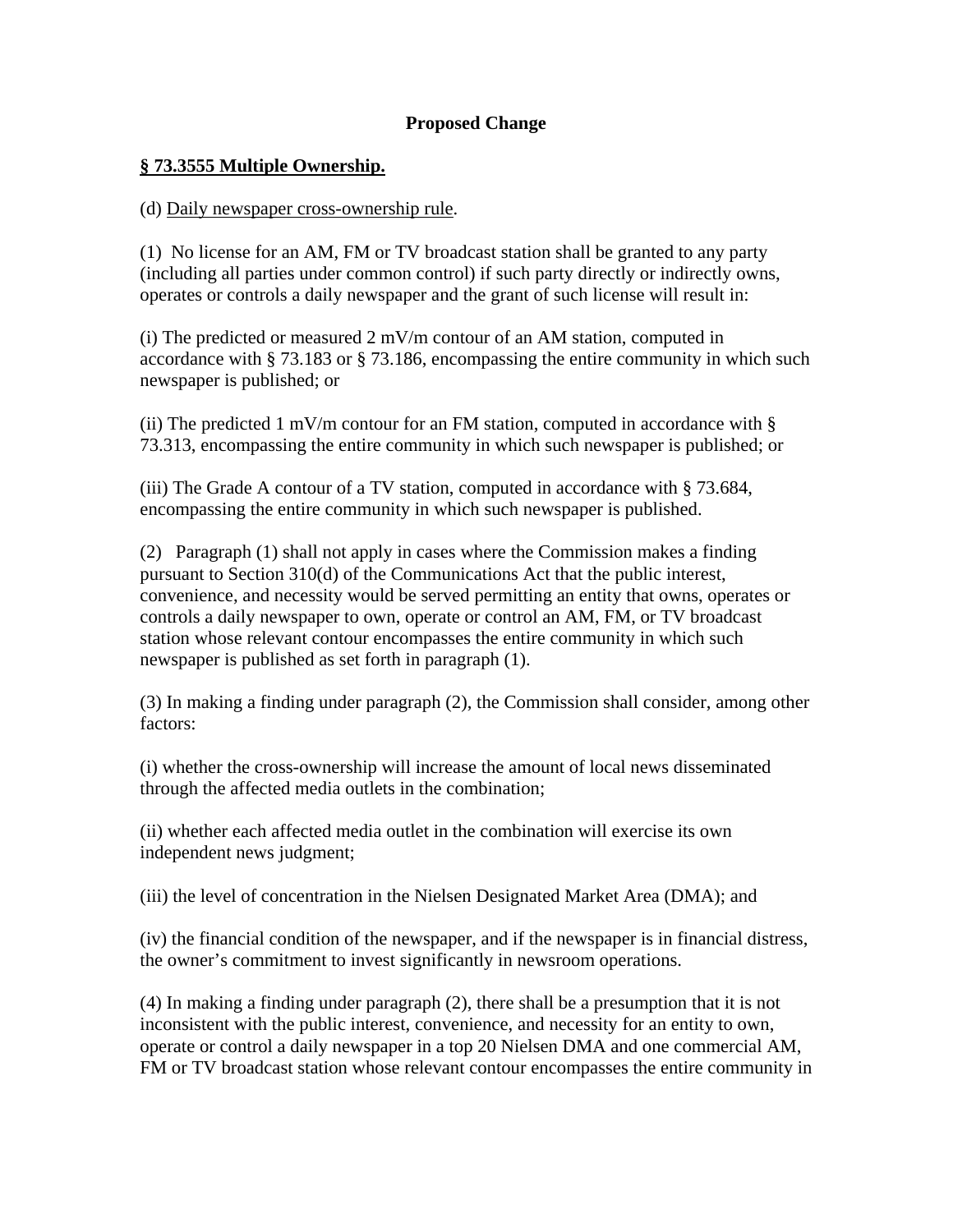which such newspaper is published as set forth in paragraph (1), provided that, with respect to a combination including a commercial TV station,

(i) The station is not ranked among the top four TV stations in the DMA, based on the most recent all-day (9 a.m.-midnight) audience share, as measured by Nielsen Media Research or by any comparable professional, accepted audience ratings service; and

(ii) At least 8 independently owned and operating major media voices would remain in the DMA in which the community of license of the TV station in question is located (for purposes of this provision major media voices include full-power commercial TV broadcast stations and major newspapers).

(5) In making a finding under paragraph (2), there shall be a presumption that it is inconsistent with the public interest, convenience, and necessity for an entity to own, operate or control a daily newspaper and an AM, FM or TV broadcast station whose relevant contour encompasses the entire community in which such newspaper is published as set forth in paragraph (1) in a DMA other than the top 20 Nielsen DMAs or in any circumstance not covered under paragraph (4).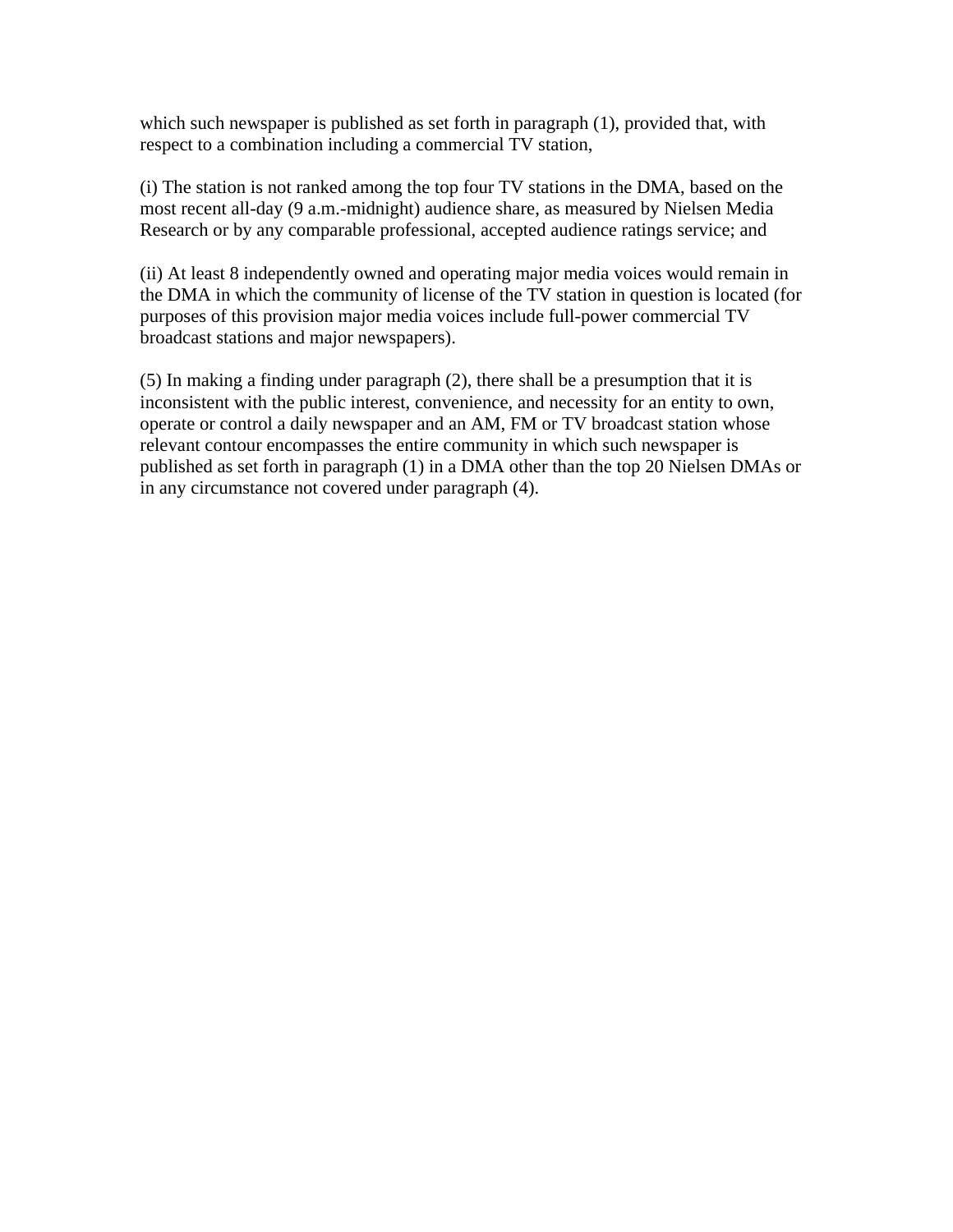

#### **November 13, 2007**

## **OP-ED CONTRIBUTOR The Daily Show**

#### **By KEVIN J. MARTIN**

Washington

IN many towns and cities, the newspaper is an endangered species. At least 300 daily papers have stopped publishing over the past 30 years. Those newspapers that have survived are struggling financially. Newspaper circulation has declined steadily for more than 10 years. Average daily circulation is down 2.6 percent in the last six months alone.

Newspapers have also been hurt by significant cuts in advertising revenue, which accounts for at least 75 percent of their revenue. Their share of the advertising market has fallen every year for the past decade, while online advertising has increased greatly.

At the heart of all of these facts and figures is the undeniable reality that the media marketplace has changed considerably over the last three decades. In 1975, cable television served fewer than 15 percent of television households. Satellite TV did not exist. Today, by contrast, fewer than 15 percent of homes do not subscribe to cable or satellite television. And the Internet as we know it today did not even exist in 1975. Now, nearly onethird of all Americans regularly receive news through the Internet.

If we don't act to improve the health of the newspaper industry, we will see newspapers wither and die. Without newspapers, we would be less informed about our communities and have fewer outlets for the expression of independent thinking and a diversity of viewpoints. The challenge is to restore the viability of newspapers while preserving the core values of a diversity of voices and a commitment to localism in the media marketplace.

Eighteen months ago, the Federal Communications Commission began a review, ordered by Congress and the courts, of its media ownership rules. After six public hearings, 10 economic studies and hundreds of thousands of comments, the commission should move forward. The commission should modify only one of the four rules under review — the one that bars ownership of both a newspaper and a broadcast TV or radio station in a single market. And the rule should be modified only for the largest markets.

A company that owns a newspaper in one of the 20 largest cities in the country should be permitted to purchase a broadcast TV or radio station in the same market. But a newspaper should be prohibited from buying one of the top four TV stations in its community. In addition, each part of the combined entity would need to maintain its editorial independence.

Beyond giving newspapers in large markets the chance to buy one local TV or radio station, no other ownership rule would be altered. Other companies would not be allowed to own any more radio or television